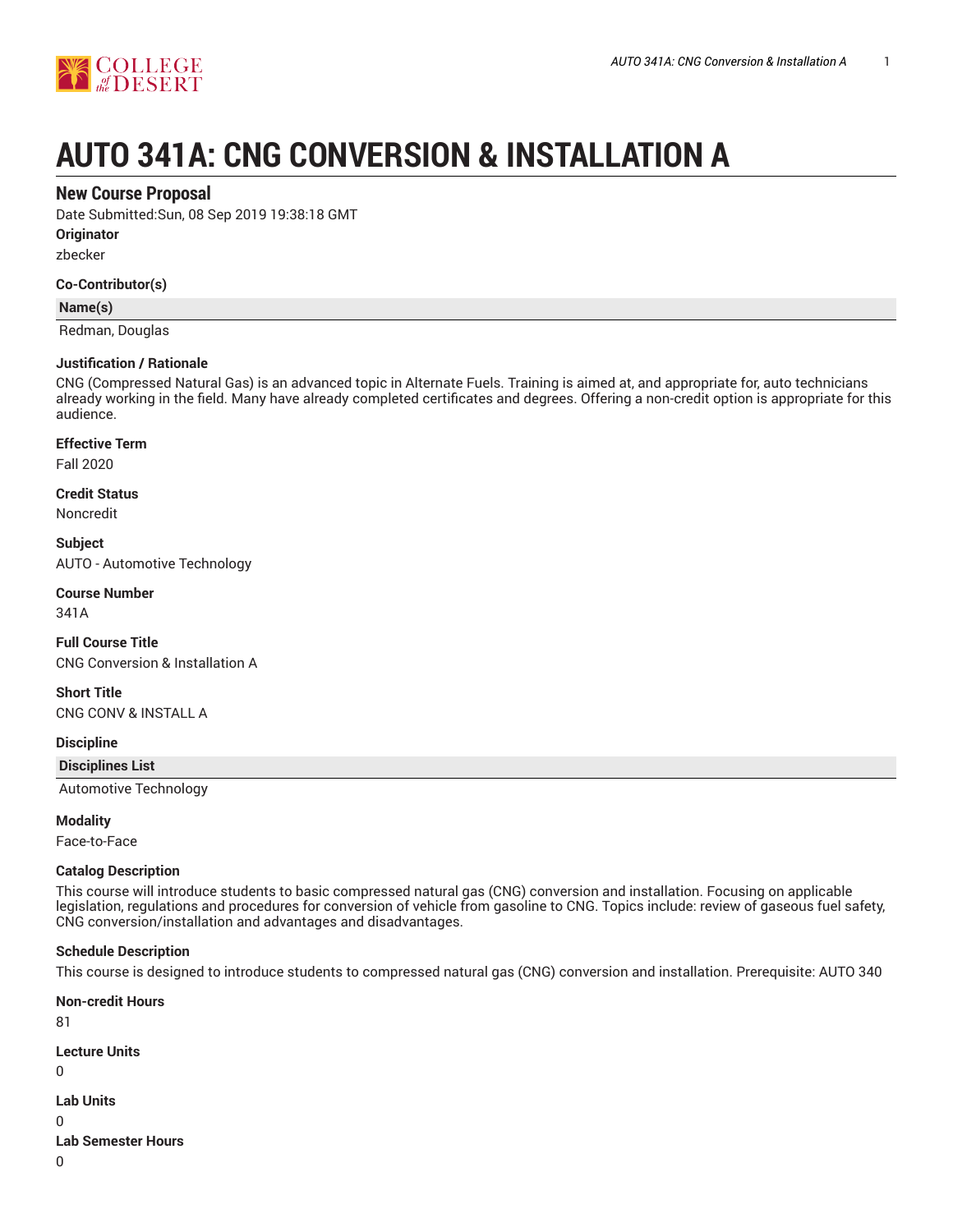

#### **In-class Hours** 45

**Out-of-class Hours** 36

## **Total Course Units**

0

**Total Semester Hours** 81

## **Override Description**

Noncredit courses do not have lecture and lab. The out of class hours were adjusted to provide the same total as the equivalent credit course.

## **Prerequisite Course(s)**

AUTO 340

## **Required Text and Other Instructional Materials**

**Resource Type** Web/Other

**Description** Handouts provided by the instructor

## **Resource Type**

Web/Other

## **Description**

NFPA 52 Vehicular Fuel Systems Code, 2019

#### **Class Size Maximum**

21

## **Entrance Skills**

Students should be able to: Describe component overview and operation. Comply with shop and vehicle safety practices relevant to compressed natural gas (CNG) vehicles. List shop and vehicle safety practices relevant to compressed natural gas (CNG) vehicles. Describe CNG components and describe their operation.

## **Requisite Course Objectives**

AUTO 340-Upon successful completion of this course, students will be able to: List shop and vehicle safety practices relevant to compressed natural gas (CNG) vehicles.

AUTO 340-Upon successful completion of this course, students will be able to: describe CNG components and describe their operation.

## **Course Content**

- 1. Advantages and disadvantages of a CNG conversion/ installation.
- 2. Conversion/installation of gasoline vehicle to CNG.
- 3. Practice CNG safety precautions and procedures.

#### **Course Objectives**

|             | <b>Objectives</b>                                                                                                                                                                                                             |
|-------------|-------------------------------------------------------------------------------------------------------------------------------------------------------------------------------------------------------------------------------|
| Objective 1 | Prepare vehicle for conversion according to manufacturer's directions.                                                                                                                                                        |
| Objective 2 | Install fuel supply container with mounting hardware, valving, shielding, fuel level indicator, and remote fill assembly<br>as needed, using manufacturer's specifications and required local, state and federal regulations. |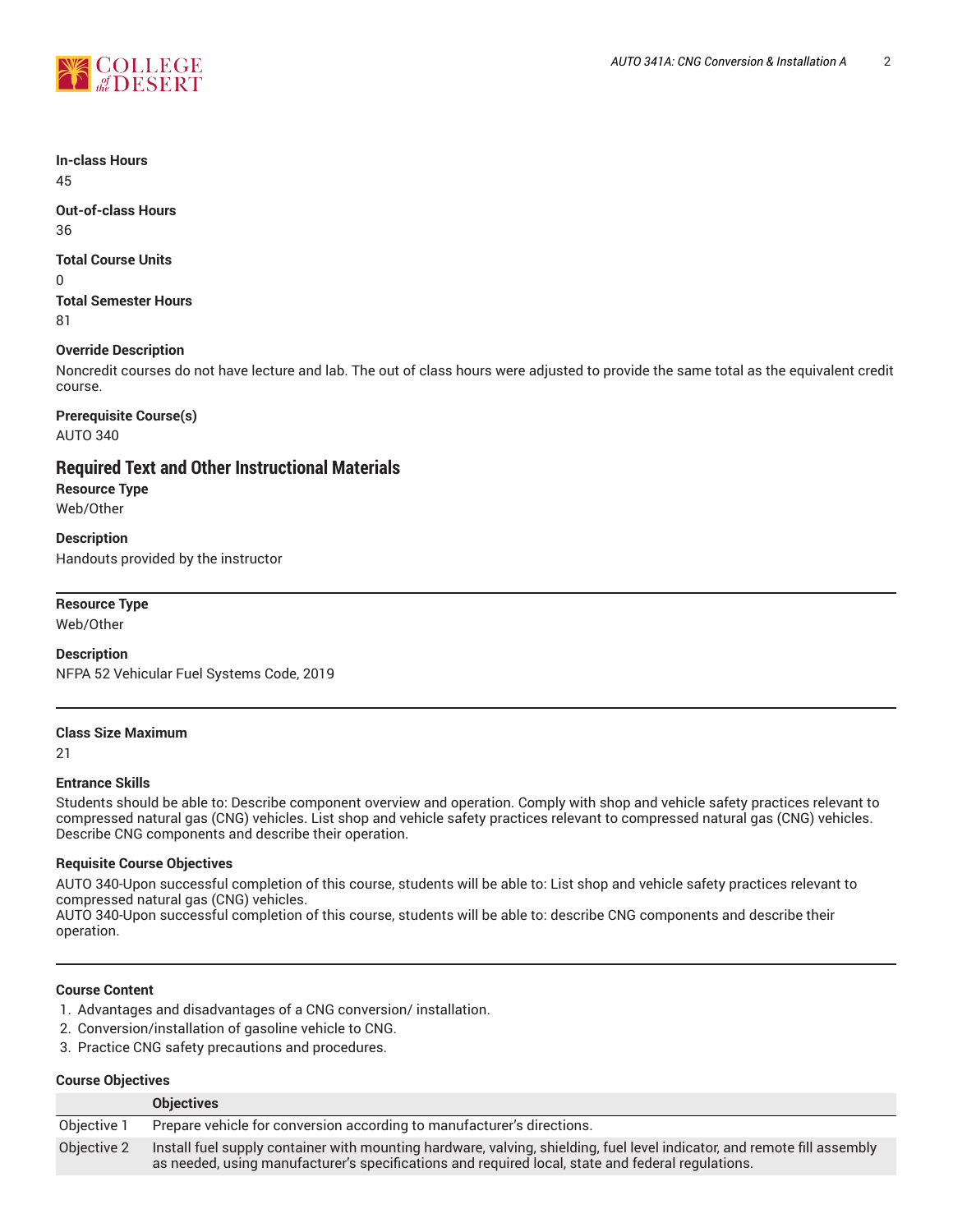

Objective 3 Determine appropriate location and mounting of the converter/regulator; install the converter/regulator using mounting brackets, fuel lock, fittings, starting aids, control valves, cooling lines, and thermostat as required and according to manufacturer's specifications. Objective 4 Install fuel injection/carburetion or other fuel control components according to manufacturer's instructions. Objective 5 Inspect and test each installed component to ensure it is connected and positioned in a safe and effective manner. Objective 6 Complete and affix required safety/information labels.

## **Student Learning Outcomes**

|           | Upon satisfactory completion of this course, students will be able to:                                                                                                         |
|-----------|--------------------------------------------------------------------------------------------------------------------------------------------------------------------------------|
| Outcome 1 | Inspect the vehicle for pre-existing conditions that may adversely affect the performance of the vehicle and<br>document.                                                      |
| Outcome 2 | Install compressed natural gas (CNG) fuel system using manufacturer instructions and industry guidelines,<br>specifications and required local, state and federal regulations. |
| Outcome 3 | Inspect and test each installed component to ensure it is connected and positioned in a safe and effective manner.                                                             |
| Outcome 4 | Test vehicle for acceptable driveability and operation (on each fuel for dual fuel vehicles).                                                                                  |

## **Methods of Instruction**

| <b>Method</b>                          | Please provide a description or examples of how each instructional<br>method will be used in this course.                                                                                 |                                                                         |  |  |  |
|----------------------------------------|-------------------------------------------------------------------------------------------------------------------------------------------------------------------------------------------|-------------------------------------------------------------------------|--|--|--|
| Demonstration, Repetition/Practice     | Each student will demonstrate their ability to correctly perform a given<br>task not limited to laboratory assignments, research projects, interactive<br>role-play and group activities. |                                                                         |  |  |  |
| Technology-based instruction           | Diagnostic equipment based activities.                                                                                                                                                    |                                                                         |  |  |  |
| Lecture                                |                                                                                                                                                                                           | Each class is half lecture covering multiple aspects of course content. |  |  |  |
| Discussion                             | Student will participate in classroom discussions.                                                                                                                                        |                                                                         |  |  |  |
| Observation                            | Student will be observed in activities in lab, group activities, information<br>research collaborative assignments, and other activities assigned.                                        |                                                                         |  |  |  |
| Collaborative/Team                     | Student will work in a team setting shile performing NATEF tasks,<br>researching information and group based activities.                                                                  |                                                                         |  |  |  |
| <b>Methods of Evaluation</b>           |                                                                                                                                                                                           |                                                                         |  |  |  |
| <b>Method</b>                          | Please provide a description or examples of how<br>each evaluation method will be used in this course.                                                                                    | <b>Type of Assignment</b>                                               |  |  |  |
| Written homework                       | Readings from provided material. Homework from<br>provided material; multiple-choice questions, fill in<br>the blank and essay questions to be graded each<br>week.                       | In Class Only                                                           |  |  |  |
| Student participation/contribution     | Lab activities and student may participate in role<br>play activities.                                                                                                                    | In Class Only                                                           |  |  |  |
| Mid-term and final evaluations         | Used to evaluate student's knowledge and<br>understanding of the informtion presented.<br>Examples of these are not limited to quizzes, exams,<br>presentations, research or projects.    | In Class Only                                                           |  |  |  |
| Laboratory projects                    | Student will participate in lab based activities to<br>complete their NATEF standards job sheets.                                                                                         | In Class Only                                                           |  |  |  |
| Reading reports                        | Turned in by report, written presentation, however<br>the student is required to research information<br>pertaining to the assignment.                                                    | In Class Only                                                           |  |  |  |
| College level or pre-collegiate essays | A research report submitted or completed, not<br>limited to a written, presentation, however the<br>student is required to research information<br>pertaining to the assignment.          | In Class Only                                                           |  |  |  |
| Other                                  | Out-of-class hours will be accounted for<br>electronically through the learning management<br>system.                                                                                     | Out of Class Only                                                       |  |  |  |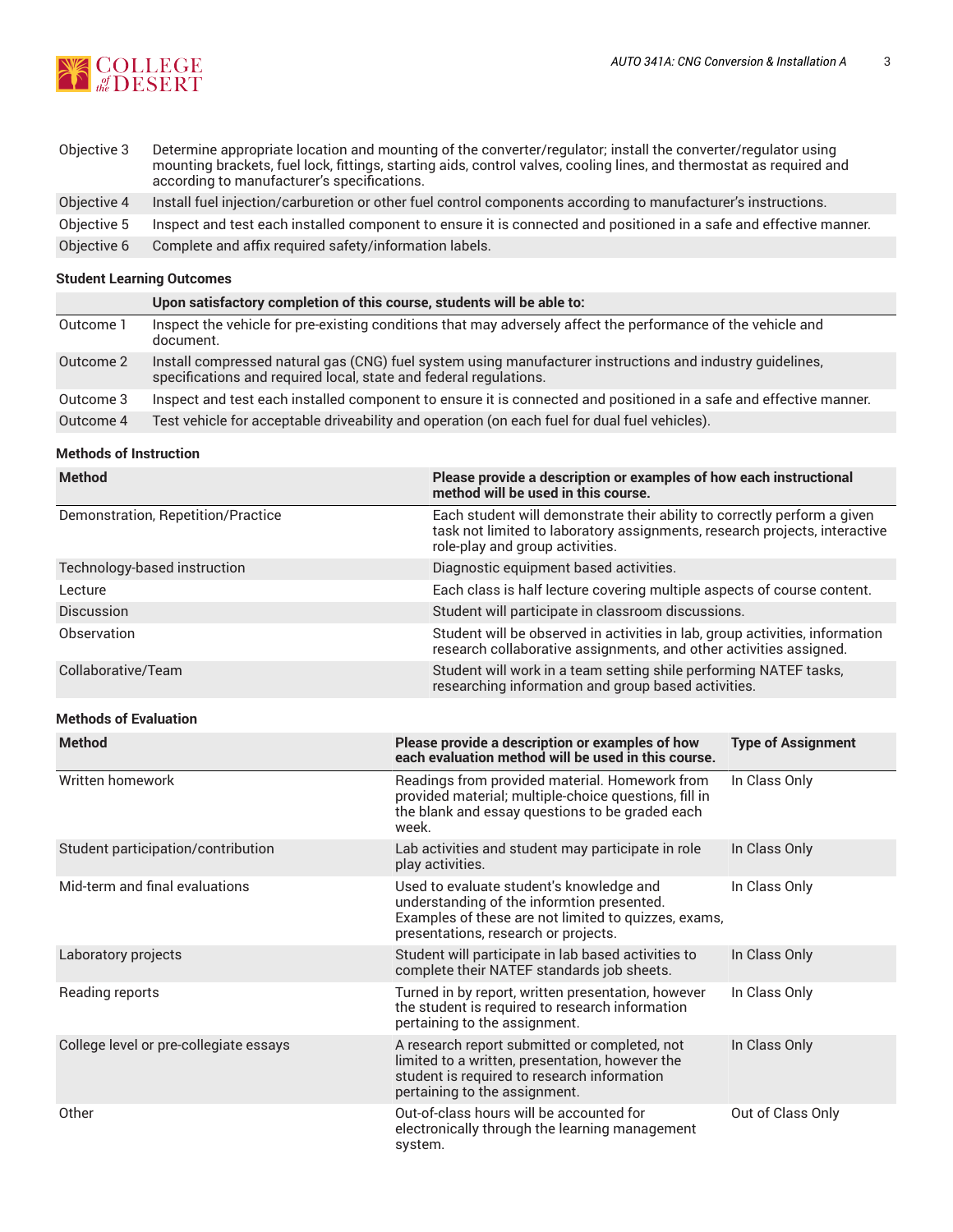



#### **Assignments**

#### **Other In-class Assignments**

- 1. Lecture from handouts and NFPA 52 classroom books.
- 2. Worksheets and quizzes.
- 3. Introduction to SP2 safety tests.
- 4. Written summaries and analysis of assigned websites.
- 5. Must complete a course project consisting an essay describing, analyzing and summarizing a selected topic, including out of class research and fieldwork.
- 6. Step-by-step discussion of CNG installation/conversion including state and federal regulations and safety.

#### **Other Out-of-class Assignments**

- 1. Research using online service information and OEM information.
- 2. Homework from required text: multiple-choice questions, fill in the blank and essay questions to be graded each week.
- 3. Completion of 3 SP2 safety tests.
- 4. Assigned readings and written summaries from selected instructor handouts.
- 5. Written summaries and analysis of assigned websites.
- 6. Must complete a course project consisting an essay describing, analyzing and summarizing a selected topic, including out of class research and fieldwork.
- 7. Hands-on lab worksheets matching each course objective.
- 8. Must develop teamwork skills through lab activities and assigned special projects.

## **Grade Methods**

Pass/No Pass Only

## **MIS Course Data**

#### **CIP Code**

47.0614 - Alternative Fuel Vehicle Technology/Technician.

#### **TOP Code**

094840 - Alternative Fuels and Advanced Transportation Technology

**SAM Code** C - Clearly Occupational

**Basic Skills Status** Not Basic Skills

**Prior College Level** Not applicable

**Cooperative Work Experience** Not a Coop Course

**Course Classification Status** Other Non-credit Enhanced Funding

**Approved Special Class** Not special class

**Noncredit Category** Short-Term Vocational

**Funding Agency Category** Not Applicable

**Program Status** Program Applicable